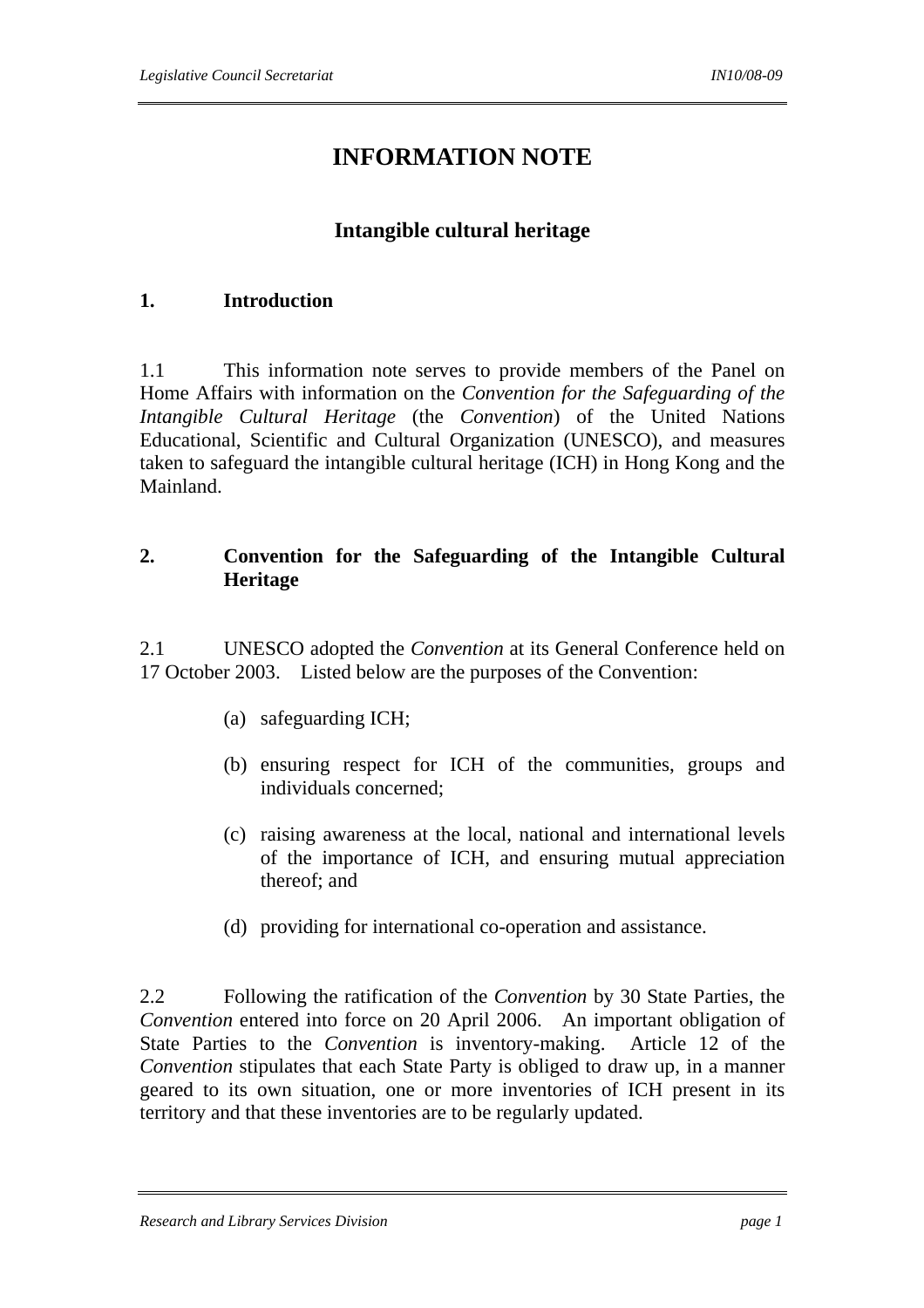#### **3. Intangible cultural heritage**

3.1 According to the *Convention*, ICH is manifested in the following domains:

- (a) oral traditions and expressions, including language as a vehicle of ICH;
- (b) performing arts;
- (c) social practices, rituals and festive events;
- (d) knowledge and practices concerning nature and the universe; and
- (e) traditional craftsmanship.

3.2 ICH to be preserved under the *Convention* should possess the following characteristics:

- (a) being transmitted from generation to generation;
- (b) being constantly recreated by communities and groups, in response to their environment, interaction with nature, and history;
- (c) providing communities and groups with a sense of identity and continuity;
- (d) promoting respect for cultural diversity and human creativity;
- (e) being compatible with international human rights instruments; and
- (f) complying with the requirements of mutual respect among communities, and of sustainable development.

3.3 The *Convention* defines "safeguarding" as measures aiming at ensuring the viability of ICH, including the identification, documentation, research, preservation, protection, promotion, enhancement, transmission, particularly through formal and informal education as well as the revitalization of the various aspects of such heritage.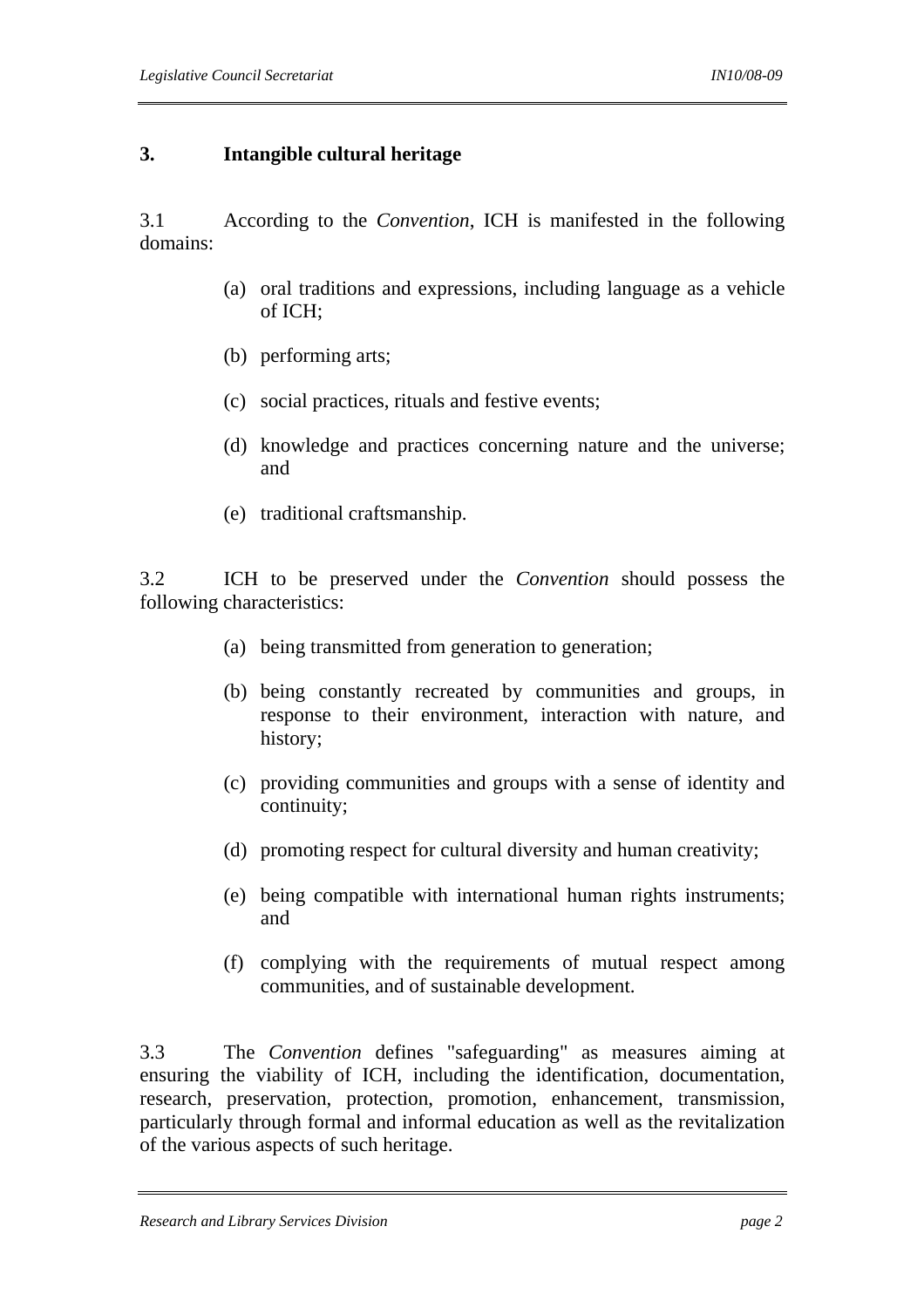# **4. Hong Kong**

## Establishment of the Intangible Heritage Unit

4.1 In November 2004, the Hong Kong Government announced that the *Convention* would be applicable to Hong Kong. Following the enforcement of the Convention in April 2006, an Intangible Heritage Unit was set up under the Hong Kong Heritage Museum to undertake necessary works to comply with the Convention. Hong Kong is also required to compile an ICH inventory.

#### Intangible cultural heritage inventory

4.2 In October 2006, the Leisure and Cultural Services Department commissioned the Hong Kong University of Science and Technology (HKUST) to conduct a pilot study before compiling a comprehensive ICH inventory for Hong Kong. The pilot study would make reference to the 78 items of ICH inscribed on the first provincial list of ICH of Guangdong promulgated by the Guangdong government in 2006, and identify if there were any relevant ICH items in Hong Kong. The pilot study would also highlight some important issues of ICH and make recommendations for the conduct of a territory-wide survey.

4.3 In October 2007, HKUST submitted the pilot study report to the Hong Kong Government. The Government is now considering commissioning an agency to conduct a territory-wide survey and compile a comprehensive ICH inventory for the territory. In July 2008, an Intangible Cultural Heritage Advisory Committee<sup>1</sup> was set up to advise the Government on the conduct of the survey.

## Intangible cultural heritage programmes

4.4 In addition to the Government's effort in compiling a comprehensive ICH inventory for Hong Kong to enhance the preservation and promotion of ICH in the territory, non-governmental organizations in Hong Kong have also participated in the safeguarding works of ICH.

 $\frac{1}{1}$ 

Appointed by the Secretary for Home Affairs, the Intangible Cultural Heritage Advisory Committee consists of a chairman and 12 members. The terms of reference are: (a) monitoring the conduct of the territory-wide survey of Hong Kong's ICH; (b) advising on the research methodology of the territory-wide survey; and (c) examining the findings and recommendations in the survey report on Hong Kong's ICH for submission to the Government for consideration.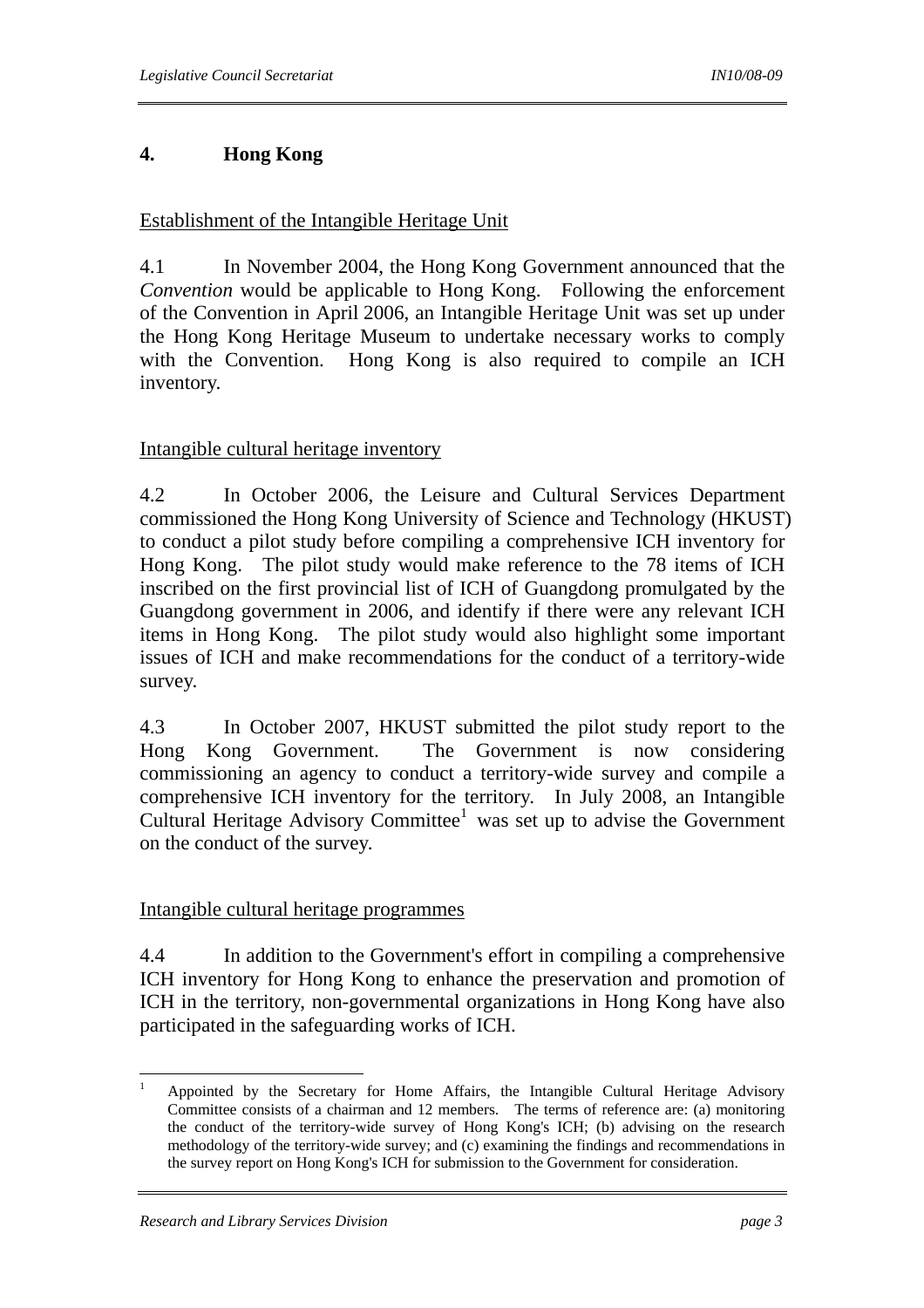4.5 In 2007-2008, the Hong Kong Jockey Club donated HK\$7.79 million to The Conservancy Association<sup>2</sup> to carry out renovation works at its Centre for Heritage<sup>3</sup>, and to implement a three-year Community Engagement and Education Programme that began in October 2007.<sup>4</sup>

#### *Community Engagement Programme*

4.6 The Community Engagement Programme consists of the following two programmes:

- (a) the community oral history programme which invites participants to collect oral history in designated districts; and
- (b) the living history partnership programme which invites old craftsmen to teach and explain traditional skills at workshops, talks and exhibitions as well as to conduct guided tours to older districts and neighbourhoods.

4.7 Since the launch of the Programme in October 2007, the oral history of seven intangible heritage, including the fire dragon dance, Cheung Chau Bun Festival, the making of bamboo steamer, traditional printing, Jiao Festival, the transformation of Sai Ying Pun and the making of Fa Pau, have been recorded in video tapes by staff of the Centre for Heritage, students and the public.

#### *Education and Outreach Programme*

4.8 To enhance young people's understanding of the local history, culture and heritage appreciation, the Centre for Heritage collaborates with primary and secondary schools to organize heritage tours, fieldwork studies, thematic talks, exhibitions and workshops for students. Since the launch of the Programme in October 2007, over 3 400 students from about 40 schools have participated in activities organized by the Programme.

 $\frac{1}{2}$ Founded in 1968, The Conservancy Association is a non-government environmental organization dedicated to the protection of the environment and the conservation of natural and cultural heritage.

Formerly Tsan Yuk Maternity Hospital, the Centre for Heritage has been declared a Grade III historic building by the Government.<br>
<sup>4</sup> The Hang Kang Jackson Club (2009).

The Hong Kong Jockey Club (2008).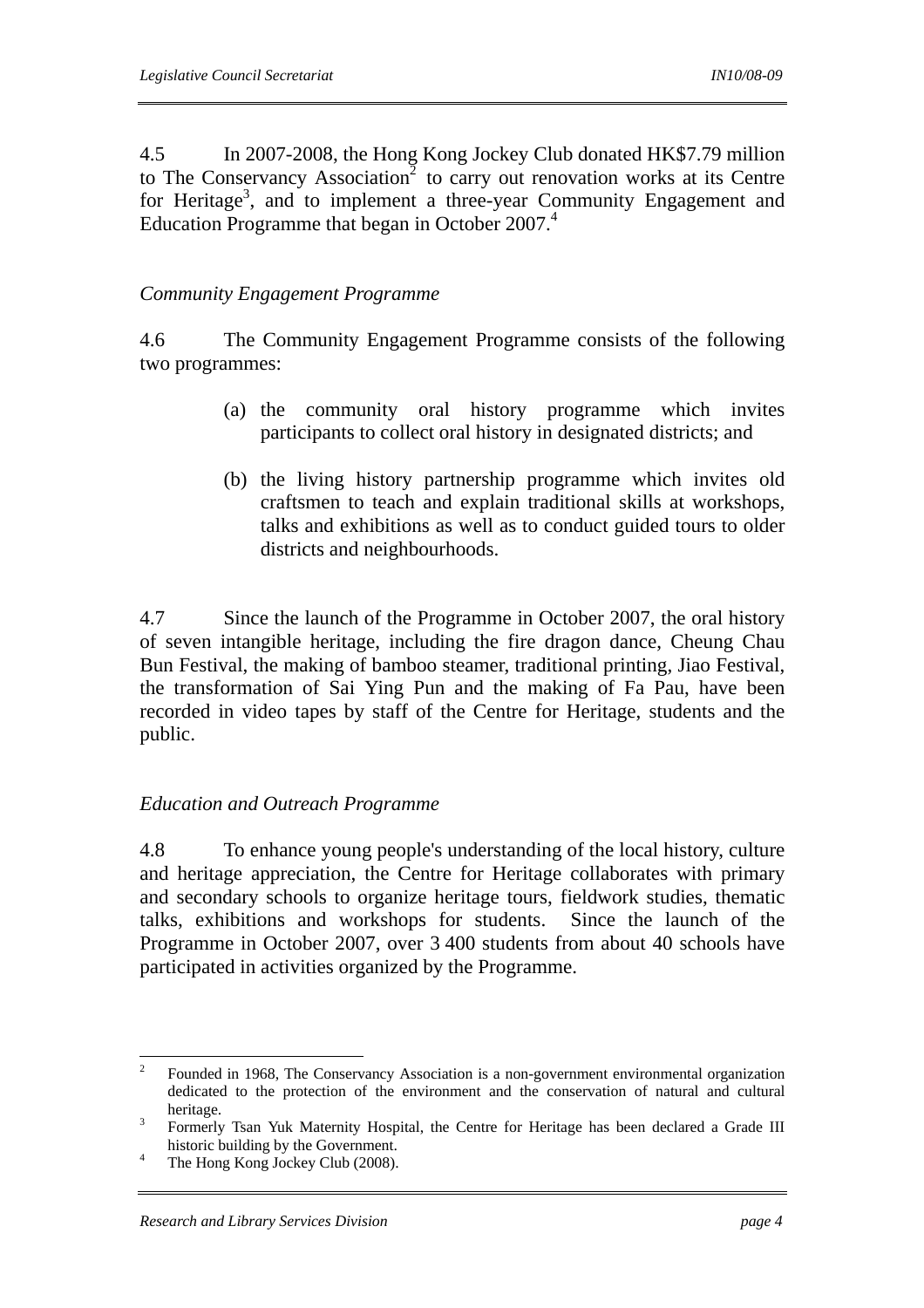*Community Education Programme on Heritage Conservation and Rejuvenation in Wan Chai District* 

4.9 In 2007-2008, the Hong Kong Jockey Club donated another HK\$3.89 million to St. James' Settlement to launch a three-year Community Education Programme on Heritage Conservation and Rejuvenation in Wan Chai District to enable the public, especially the younger generation, to take an active part in the conservation and rejuvenation of the district's living history and intangible heritage. $5$ 

#### Lord Wilson Heritage Trust

4.10 Established in December 1992, the Lord Wilson Heritage Trust aims to preserve and conserve the human heritage of Hong Kong by organizing activities and providing funding support to assist organizations and individuals in undertaking heritage-related activities and research projects. Between 2006 and 2007, a sum of HK\$5.55 million was awarded to  $28$  applications.<sup>6</sup>

## Greater Pearl River Delta Cultural Co-operation

4.11 Organized annually by Guangdong, Hong Kong and Macao, the Greater Pearl River Delta Cultural Co-operation Summit provides a forum for the three places to study and safeguard ICH. The first Greater Pearl River Delta Cultural Co-operation meeting was held in Hong Kong in November 2002. At the meeting, Guangdong, Hong Kong and Macao agreed to enhance co-operation in the area of Cantonese opera. In particular, they agreed to enhance collaboration in projects such as the Cantonese Opera Day, proposed inscription of Cantonese opera on the UNESCO's *Representative List of the Intangible Cultural Heritage of Humanity*, and joint performances and organization of the International Conference on Cantonese Opera.

4.12 In 2006, the three places successfully applied to the State Ministry of Culture for the inclusion of both Cantonese opera and herbal tea into the first National ICH List. In September 2008, the Central Government supported the submission of inscribing Cantonese opera on the UNESCO's *Representative List of the Intangible Cultural Heritage of Humanity*, and the result is expected to be announced in late 2009.

 5 The Hong Kong Jockey Club (2008).

<sup>6</sup> Development Bureau of the Hong Kong Special Administrative Region (2008).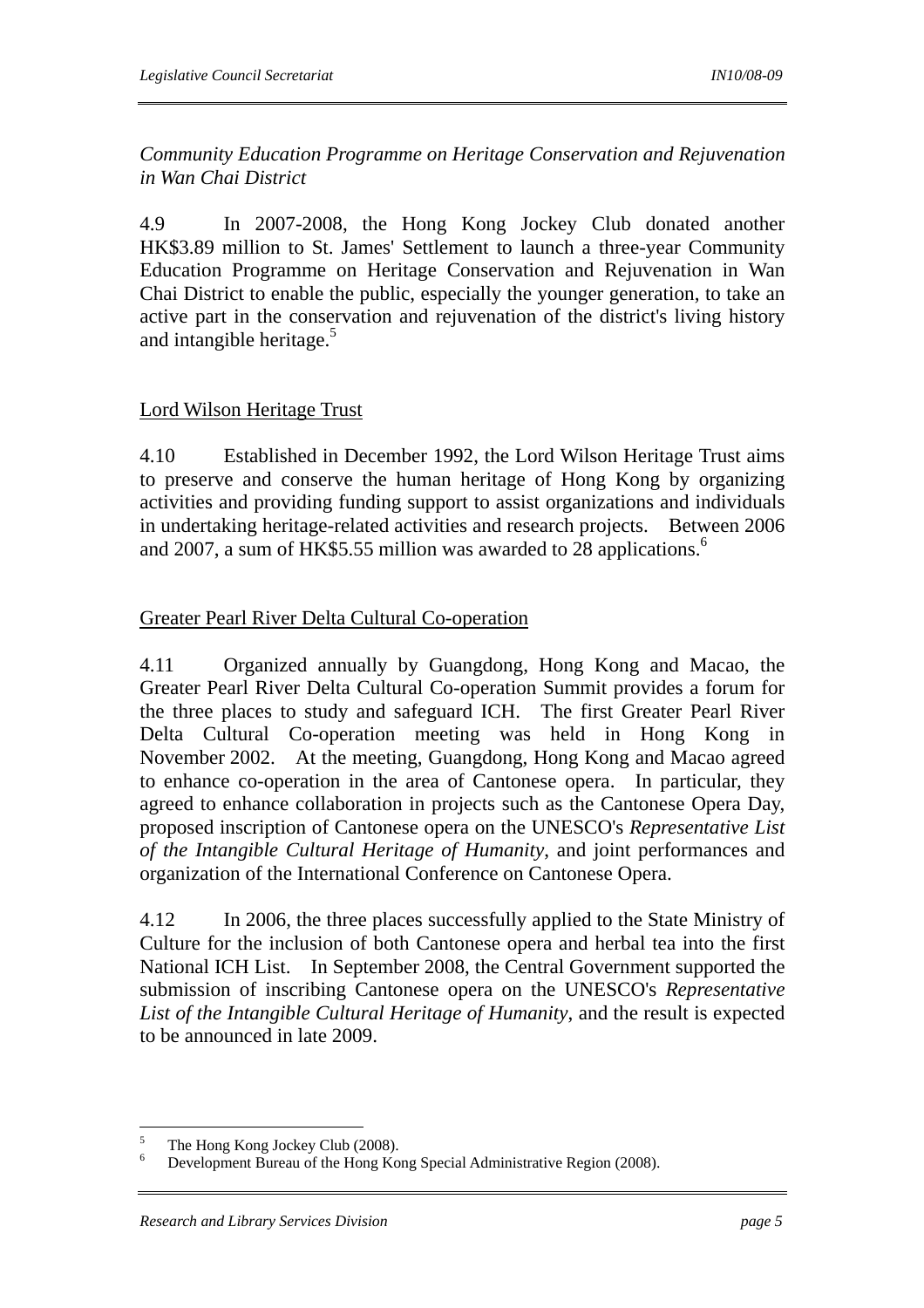# **5. The Mainland**

Items listed under UNESCO's *Representative List of Intangible Cultural Heritage of Humanity*

5.1 Since 2001, four items of ICH from the Mainland have been inscribed in the UNESCO's *Representative List of Intangible Cultural Heritage of Humanity*. They are:

- (a) the 500-year-old Kunqu Opera, known for its graceful movements and poetic lyrics;
- (b) the 3 000-year-old guqin seven-string zither;
- (c) the Twelve Mukams, a 12-part suite of ancient Uygur music; and
- (d) the Pastoral Song sung by a Mongolian ethnic group.

#### Policies on intangible cultural heritage

5.2 In March 2005, the State Council issued *The Advice on Strengthening China's Intangible Cultural Heritage Protection* (*The Advice*), stipulating the Central Government's policies on safeguarding ICH. *The Advice* puts forward guidelines and principles of preservation works. According to *The Advice*, the guidelines of safeguarding ICH are *"focusing on protection, salvage first, reasonable utilization, passing down and development"*, while the principles are *"government leading, social participation, defining responsibility and forming resultant force, long term programming, step by step implementation, combination of point and plane, paying attention to breakthrough"*. 7

 $\overline{a}$ 7 Luo (2008).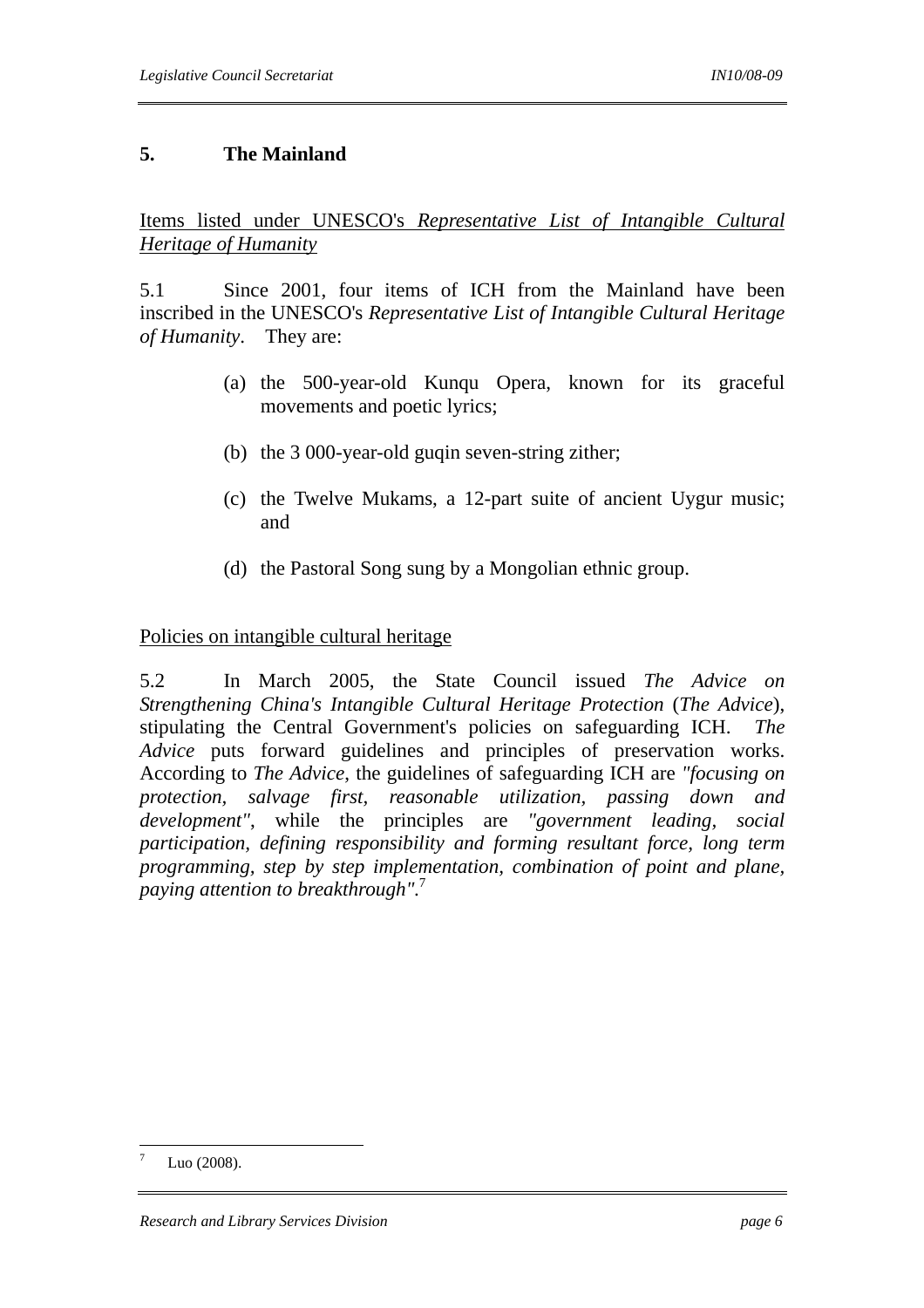#### Relevant authorities

5.3 While the State Council is responsible for policy formulation, the Joint Conference at the ministerial level<sup> $8^{\circ}$ </sup> is responsible for co-ordinating the preservation works. Relevant government departments, academic organizations, universities and colleges, enterprises and institutions, and social groups are also involved in the safeguarding of ICH. Examples of these organizations are the Expert Committee on Safeguarding National Intangible Cultural Heritage<sup>9</sup> and the China Safeguarding Intangible Cultural Heritage Centre $10$ . Similar authorities have also been established at the local level to carry out ICH safeguarding works within their jurisdictions.

#### Law and code of practice

## *Law on Safeguarding Intangible Cultural Heritage*

5.4 In 2007, the Ministry of Culture drafted the *Law on Safeguarding Intangible Cultural Heritage of the People's Republic of China*. The draft has been included in the 2008 legislative plan of the National People's Congress.

5.5 At the local level, eight provinces and regions have the safeguarding ICH law in place. Other provinces, municipalities and autonomous regions are planning or deliberating laws and regulations in this regard.

 8 Led by the Ministry of Culture, the Joint Conference of the Safeguarding of ICH at the ministerial level consists of nine ministries and commissions: (a) Ministry of Culture; (b) National Development and Reform Commission; (c) Ministry of Education; (d) State Ethnic Affairs Commission; (e) Ministry of Finance; (f) Ministry of Construction; (g) China National Tourism Administration; (h) State Administration for Religious Affairs; and (i) State Administration of Cultural Heritage.

The Expert Committee on Safeguarding National Intangible Cultural Heritage is an advisory body responsible for the planning and implementation of ICH works, assessment of the *Directory of National Level Intangible Cultural Heritage Masterpiece* and the accreditation of the ICH transmitters.<br><sup>10</sup> Established under the Chinese Academy of Arts, the China Safeguarding Intangible Cultural

Heritage Centre is a professional organization responsible for organizing academic and public events, exhibitions and performances on ICH, and exchanging, recommending, publicizing results and experiences of ICH safeguarding works amongst regions.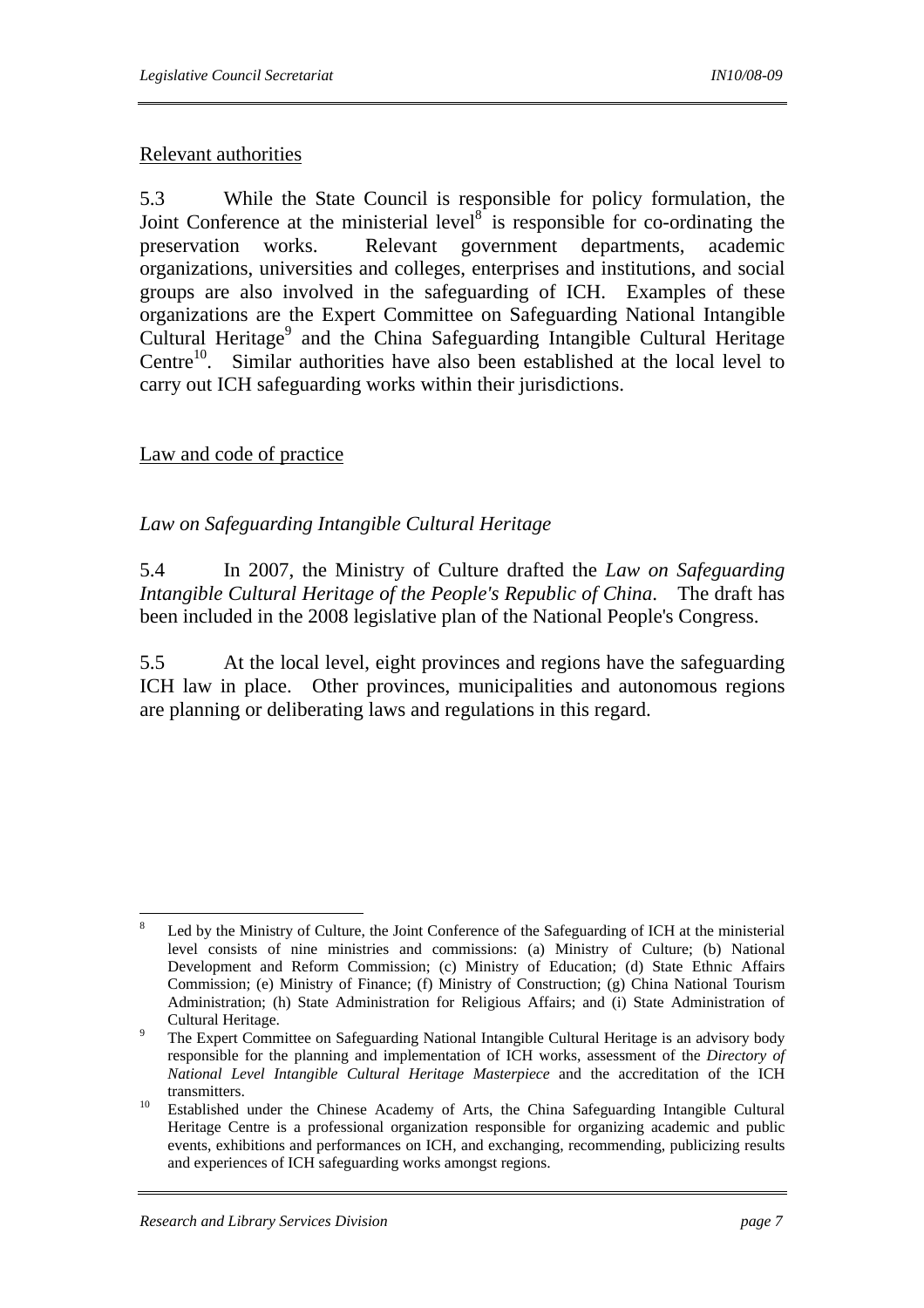*Interim Method on the Safeguarding and Administration of the National Level Intangible Cultural Heritage*

5.6 In 2005, the *Interim Administrative Method for Application and Assessment of Intangible Cultural Heritage Masterpiece at the National Level* was issued. In October 2006, the Ministry of Culture issued the *Interim Method on the Safeguarding and Administration of the National Level Intangible Cultural Heritage (Interim Method)* in the form of minister's order, stipulating the requirements for relevant authorities and transmitters $11$  as well as strengthening the administration involved in ICH projects at the national level.

*Cognizance and Administration Method of Representative Transmitter of National Level Intangible Cultural Heritage Project*

5.7 In 2008, the Ministry of Culture published the *Cognizance and Administration Method of Representative Transmitter of the National Level Intangible Cultural Heritage Project*, regulating the cognizance standard, rights, obligations and subsidies of representative transmitters.

Measures for safeguarding intangible cultural heritage

*Intangible Cultural Heritage Masterpiece Directory* 

5.8 Established in 2005, the *Intangible Cultural Heritage Masterpiece Directory* stipulates the ICH masterpiece directory system at the national, provincial, municipal and county levels. While the ICH directory at the national level is approved and issued by the State Council, the ICH directories at the provincial, municipal and county levels are approved and issued by the local authorities which report to the respective immediate higher level authorities for reference.

 $11$ Transmitters are persons transmitting knowledge from one generation to another.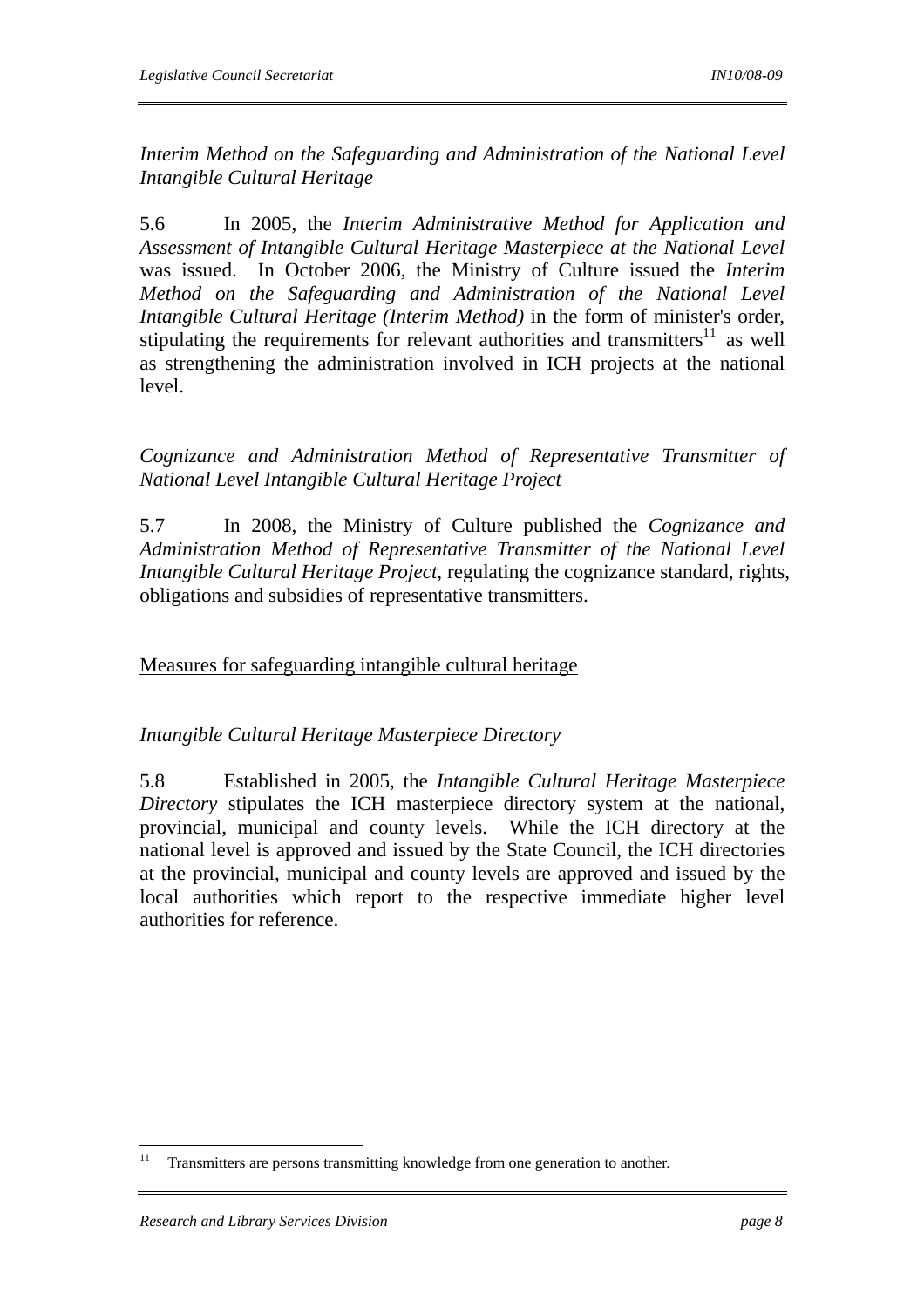# *Transmission of intangible cultural heritage*

5.9 Communities are encouraged to learn about listed ICH via transmitters. In June 2006, 226 national ICH transmitters were accredited under five categories, which were folk literature, acrobatics and athletics, folk arts, traditional handicraft arts and traditional medicine. In February 2008, another 551 national ICH transmitters were accredited under folk music, folk dance, traditional drama, folk art and customs.

## *China National and Folk Culture Protection Project*

5.10 In 2003, the Ministry of Culture, the Ministry of Finance, the National Nationality Affairs Committee and the China Federation of Literary and Art Circles jointly set up the China National and Folk Culture Protection Project, aiming at preserving rare, imminent, extinct national and folk culture with historic, cultural and scientific values.

# *Surveys of intangible cultural heritage*

5.11 In June 2005, the Ministry of Culture conducted a nation-wide ICH survey. The Ministry also carried out nation-wide ICH resources surveys between 2005 and 2008. The surveys confirmed that many provinces, municipalities and autonomous regions had compiled detailed operation manuals and conducted training courses for their communities to safeguard ICH as well as to collect relevant information on safeguarding ICH.

# *Application and assessment of intangible cultural heritage at the national level*

5.12 The State Council approves and publicizes a list of national ICH once every two years. In May 2006, the State Council issued the first batch of 518 national ICH, after considering 758 applications from various regions and authorities. In June 2008, the second batch of 510 national ICH was approved. These two batches of national ICH could be grouped into the following 10 categories:

- (a) folk literature;
- (b) folk music;
- (c) folk dance;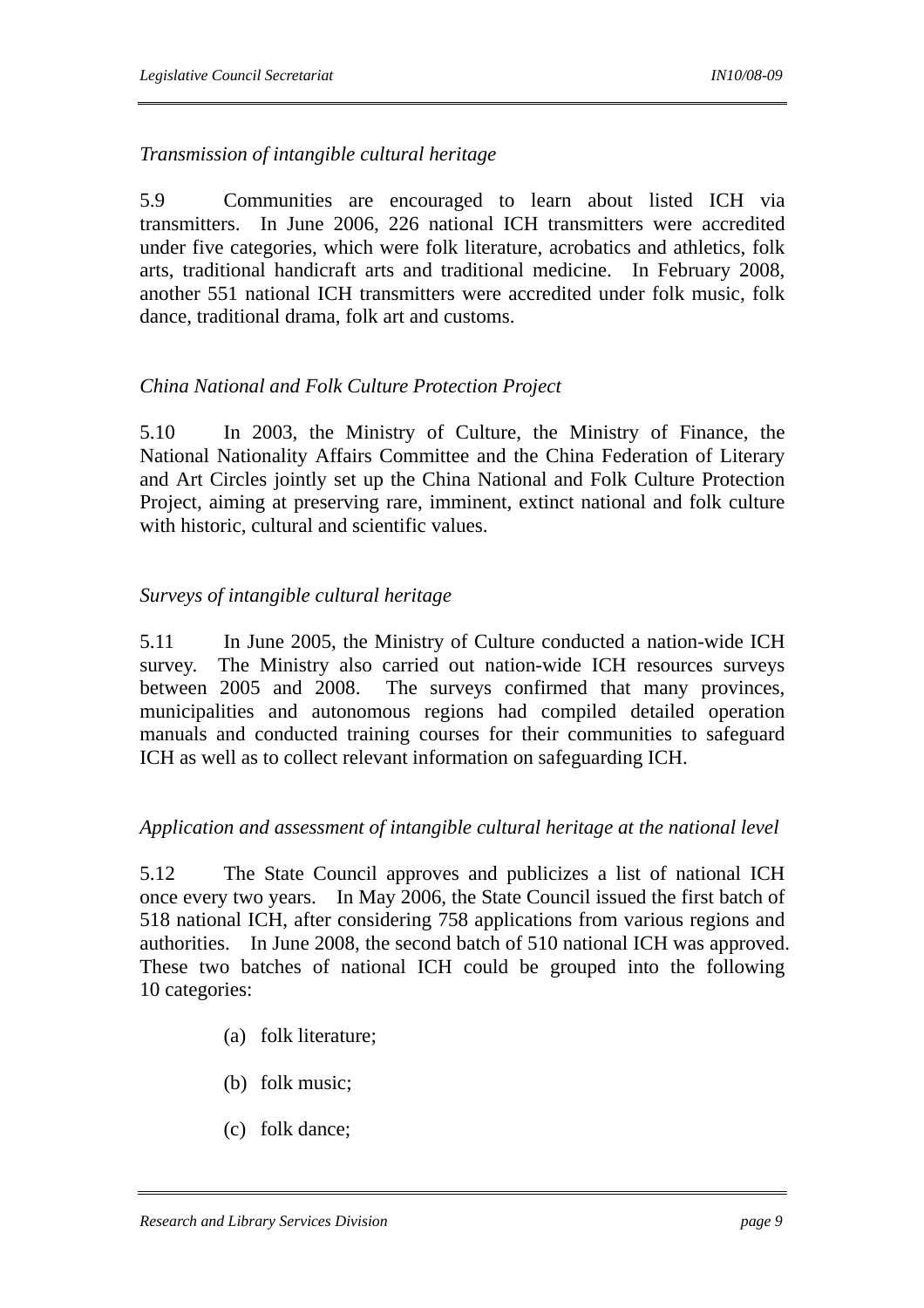- (d) traditional drama;
- (e) quyi or storytelling performances;
- (f) acrobatics and athletics;
- (g) folk art;
- (h) handicraft skills;
- (i) traditional medicine; and
- (j) folk customs (minsu).

#### *Cultural Heritage Day*

5.13 In December 2005, the State Council issued a *Notice on Strengthening Cultural Heritage Protection*, and established the "Cultural Heritage Day". Various activities were organized during the "Cultural Heritage Day". For example, in 2006, the Ministry of Culture held the Forum of Safeguarding China's Intangible Cultural Heritage and the Special Evening Party of China Cultural Heritage Day in Beijing. In 2007 and 2008, the Ministry of Culture organized a series of events in Beijing such as exhibitions of national ICH and drama performance relating to national ICH to celebrate the "Cultural Heritage Day".

#### *Conducting forum, seminars and training classes*

5.14 Forums, seminars and training classes are conducted regularly to promote theoretical research and provide personnel training for the safeguarding works of ICH. For example, the Ministry of Culture organizes the China Intangible Cultural Heritage – Suzhou Forum once every two years, with the most recent forum sessions being conducted in July 2005 and June 2007 respectively. The Ministry of Culture also organizes training classes at the China Art Research Institute, with the latest ones in 2004, 2005 and 2006.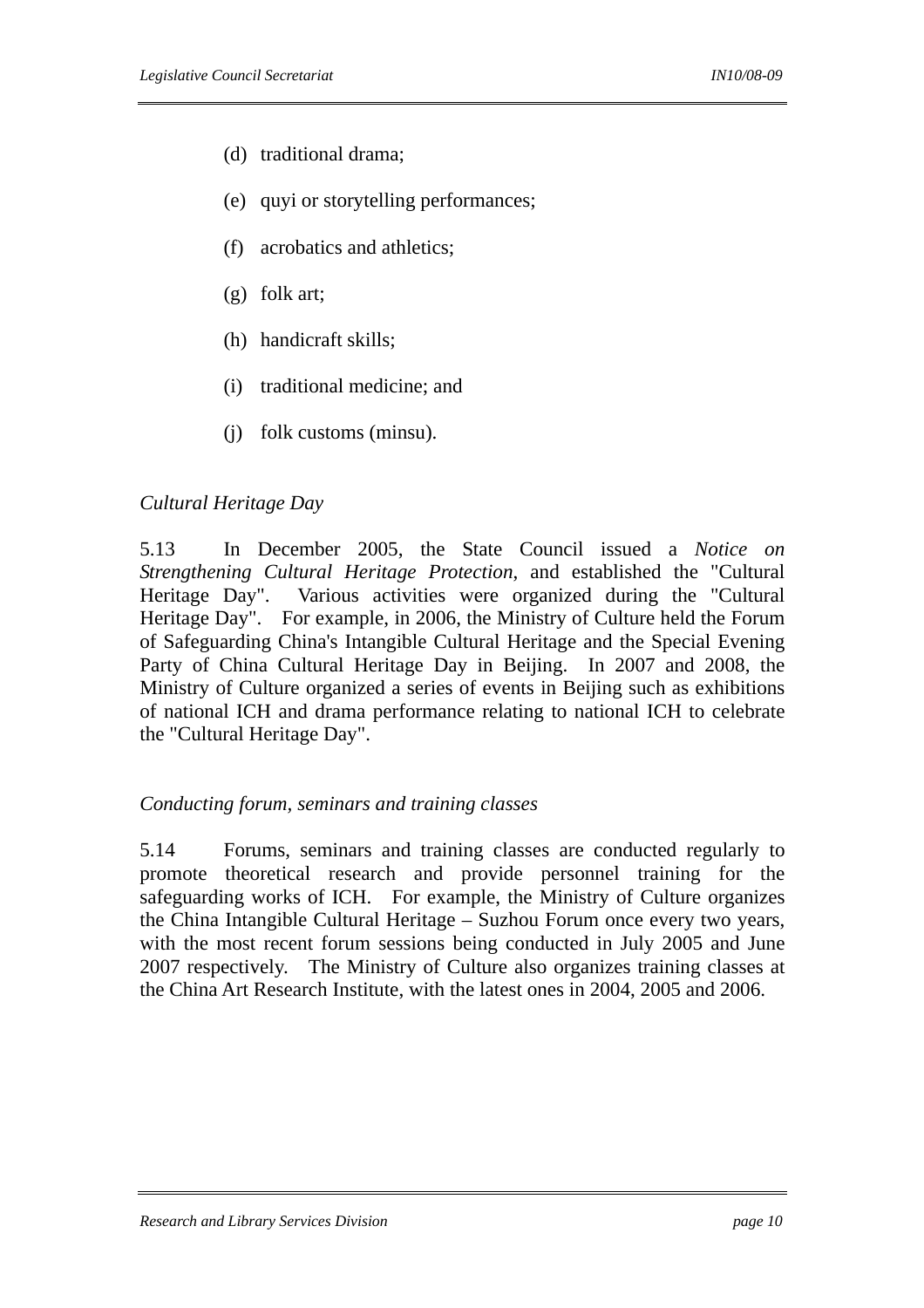# Funding

5.15 According to the *Interim Method*, funding for safeguarding national ICH will be provided by the cultural administrative department of the State Council. The *Interim Method* also stipulates that the local cultural administrative departments should seek financial support from the respective local governments for safeguarding ICH under their respective jurisdictions.<sup>12</sup>

5.16 In 2006, the Ministry of Finance and the Ministry of Culture jointly issued the *Interim Administration Method of Safeguarding National Intangible Cultural Heritage Special Fund* to strengthen the administration of the funding for safeguarding national ICH as well as to generate greater benefits of capital expenditure. Between 2003 and 2008, a special fund of RMB236 million was appropriated for safeguarding ICH.<sup>13</sup>

\_\_\_\_\_\_\_\_\_\_\_\_\_\_\_\_\_\_\_

*------------------------------------------------------------------------------------------------------------------------------------------- Information notes are compiled for Members and Committees of the Legislative Council. They are not legal or other professional advice and shall not be relied on as such. Information notes are subject to copyright owned by the Legislative Council Commission (the Commission). The Commission permits accurate reproduction of the information notes for non-commercial use in a manner not adversely affecting the Legislative Council, provided that acknowledgement is made stating the Research and Library Services Division of the Legislative Council Secretariat as the source and one copy of the reproduction is sent to the Legislative Council Library*

Prepared by Vicky LEE 16 March 2009 Tel: 2869 9602

 $12$ 12 For example, Cantonese opera is entitled to public funds to support its development. According to the 2009-2010 Budget, the Hong Kong Government has already injected HK\$20 million into the Cantonese Opera Development Fund, and will further invest about HK\$33 million in 2009-2010 to

further support the research and promotion of Cantonese opera.<br><sup>13</sup> National Working Group for IPR Protection (2008).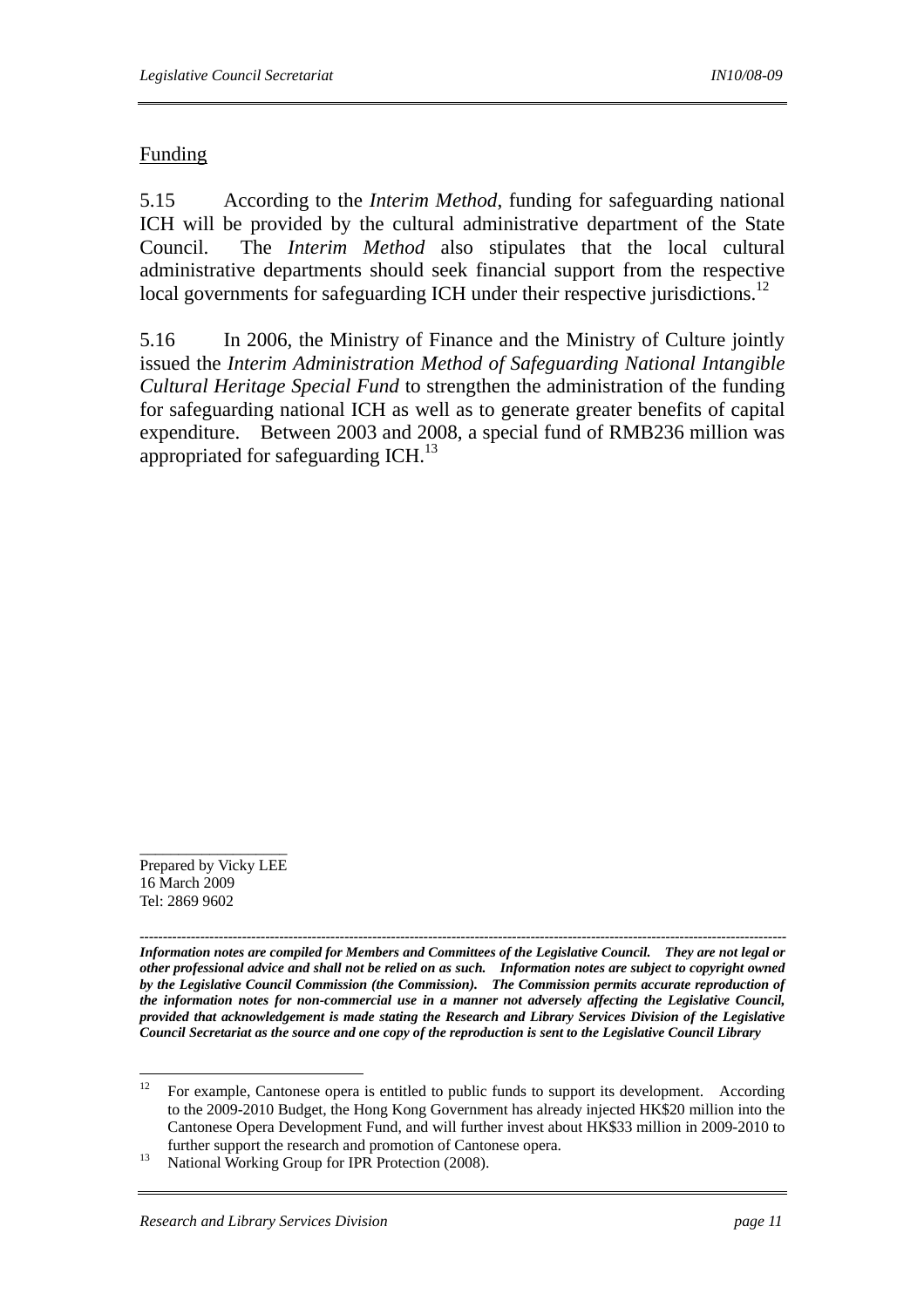## **References**

# Hong Kong

- 1. Development Bureau of the Hong Kong Special Administrative Region. (2008) *Press release – LCQ17: Historical buildings.* Available from: http://www.devb-wb.gov.hk/press\_releases\_and\_publications/UMPR/inde x.aspx?langno=1&nodeid=1779&Branch=A&lstYear=2008&PressRelease ID=11245 [Accessed February 2009].
- 2. Home Affairs Bureau. (2008a) *Policy Initiatives of Home Affairs Bureau*. Paper submitted to the Panel on Home Affairs of the Legislative Council for information on 20 October 2008. LC Paper No. CB(2)42/08-09(1). Available from:  $\blacksquare$ http://www.legco.gov.hk/yr08-09/english/panels/ha/papers/ha1020cb2-42- 1-e.pdf [Accessed February 2009].
- 3. Home Affairs Bureau. (2008b) *Press release LCQ2: Celebrations for local traditional festivals.* Available from: http://www.hab.gov.hk/file\_manager/en/documents/publications\_and\_pres s\_releases/20080528LCQ2Celebrations\_e.pdf [Accessed February 2009].
- 4. Home Affairs Bureau. (2009) *The Development of Cantonese Opera and other Chinese Xiqu and the Sunbeam Theatre as a Venue for Cantonese Opera Performance.* Paper submitted to the Panel on Home Affairs of the Legislative Council for discussion on 13 February 2009. LC Paper No. CB(2)818/08-09(04). Available from: http://www.coac-codf.org.hk/eng/news/ha0213cb2-818-4-e.pdf [Accessed February 2009].
- 5. *Hong Kong Heritage Museum.* (2009) Available from: http://www.heritagemuseum.gov.hk/english/main.asp [Accessed February 2009].
- 6. Hong Kong Heritage Museum. (2009) *"Exhibition of Intangible Cultural Heritage in China"*. Available from: http://www.heritagemuseum.gov.hk/english/txtmdegen.asp?x=2&y=4 [Accessed February 2009].
- 7. Hong Kong Jockey Club Institute of Chinese Medicine Ltd. (2009) *eNews: Chinese Medicine Updates – TCM Bids for Intangible Heritage Status.* Available from: http://www.hkjcicm.org/5news/2/3\_e.asp [Accessed February 2009].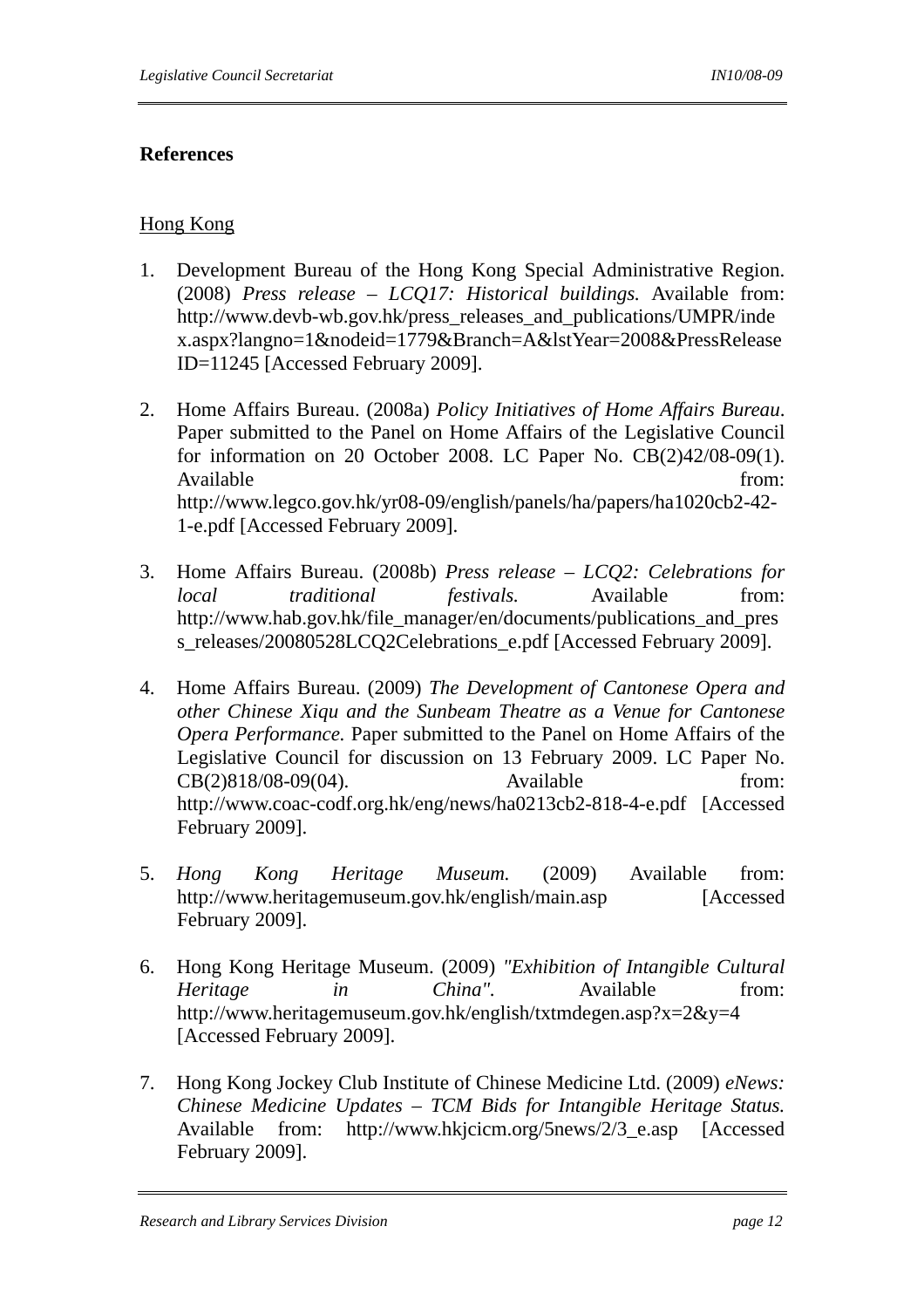- 8. *Lord Wilson Heritage Trust.* (2009) Available from: http://www.lordwilson-heritagetrust.org.hk/intro/index.htm [Accessed February 2009].
- 9. *Official Record of Proceedings of the Legislative Council.* (2007a) 7 November. Available from: http://www.legco.gov.hk/yr07-08/english/counmtg/hansard/cm1107-transla te-e.pdf [Accessed February 2009].
- 10. *Official Record of Proceedings of the Legislative Council.* (2007b) 19 December. Available from: http://www.legco.gov.hk/yr07-08/english/counmtg/hansard/cm1219-transl ate-e.pdf [Accessed February 2009].
- 11. *The Administration's Response to the Views of Deputations/Individuals at the Meeting on 15 February 2008 to Discuss Strengthening the Software and Humanware in Culture and the Arts.* (2008) Paper submitted to the Panel on Home Affairs of the Legislative Council on 9 May 2008. LC Paper No. CB(2)1805/07-08(03).
- 12. The Hong Kong Jockey Club. (2008) *Racing for Charity: Latest HKJC community programmes put focus on heritage and environment.* Available from: http://www.hkjc.com/english/charity/trust\_20080923.asp [Accessed February 2009].

## The Mainland

- 13. *Beijing Municipal Administrations of Cultural Heritage.* (2009) Available from: http://english.bjww.gov.cn/ [Accessed February 2009].
- 14. China Development Gateway. (2006) *Protection of Intangible Cultural Heritage in China*. Available from: http://chinagate.cn/english/reports/48277.htm [Accessed February 2009].
- 15. China Heritage Project, The Australian National University. (2006) *A Tale of Two Lists: An Examination of the New Lists of Intangible Cultural Properties.* Available from: http://www.chinaheritagenewsletter.org/features.php?searchterm=007\_two lists.inc&issue=007 [Accessed February 2009].
- 16. China.org.cn. (2005) *News release: Backgrounder on China's Protection of Intangible Cultural Heritage*. Available from: http://www.china.org.cn/e-news/news050426-2.htm [Accessed February 2009].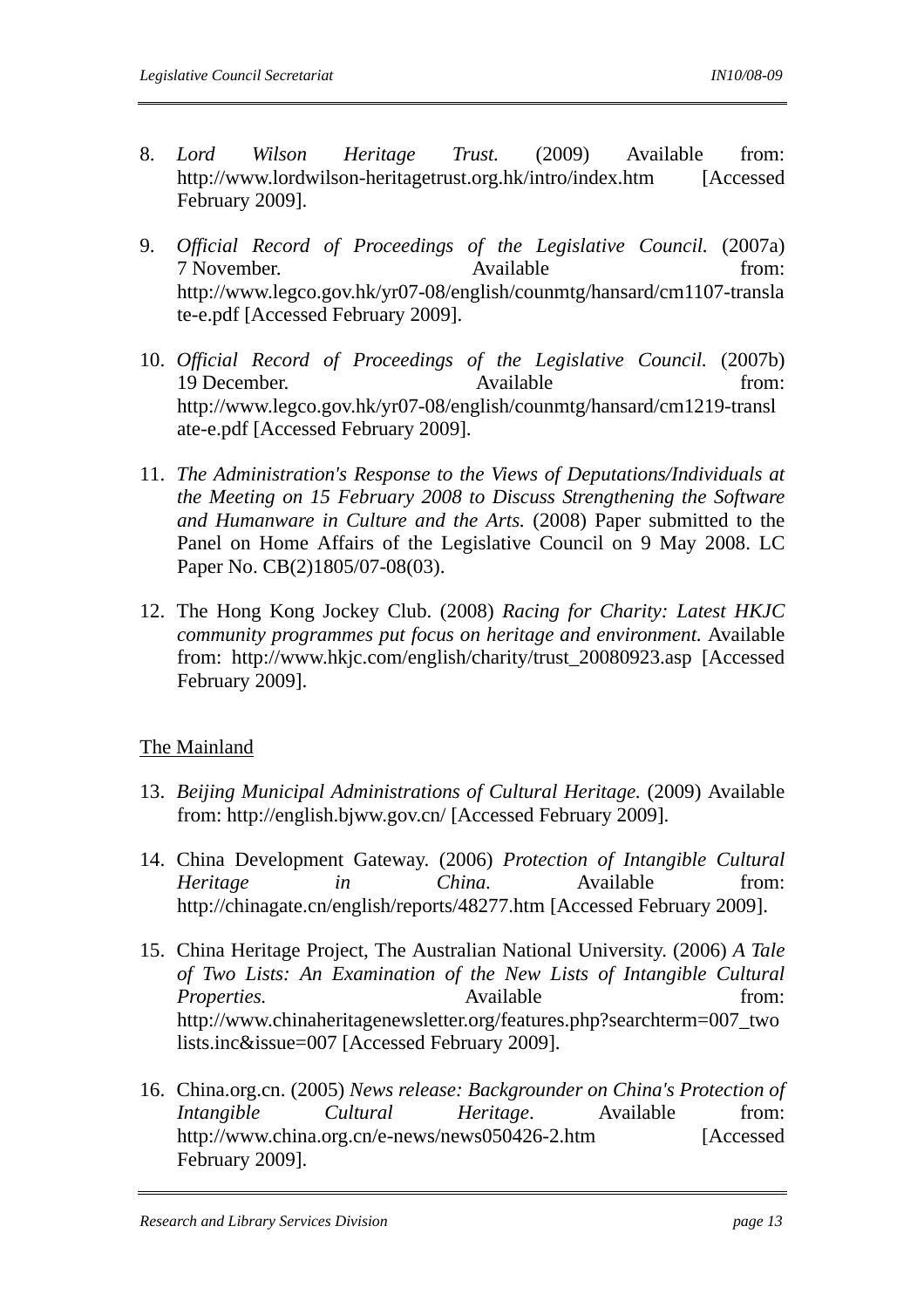- 17. *Institute of Ethnic Literature, Chinese Academy of Social Sciences.* (2009) Available from: http://iel.cass.cn/ [Accessed February 2009].
- 18. *Intellectual Property Protection in China.* (2009) Available from: http://english.ipr.gov.cn [Accessed February 2009].
- 19. *iSinoLaw.* (2009) Available from: http://hk.isinolaw.com [Accessed February 2009].
- 20. Luo, W. (2008) *Country Report: China.* Paper presented at the International Partnership Programme for Safeguarding of Intangible Cultural Heritage, "Training Course for Safeguarding of Intangible Cultural Heritage". Available from: http://www.accu.or.jp/ich/en/training/country\_report\_pdf/country\_report\_c hina\_02.pdf [Accessed February 2009].
- 21. National Working Group for IPR Protection. (2008) *China invests 236 mln yuan in protecting intangible cultural heritage.* Available from: http://english.ipr.gov.cn/ipr/en/info/Article.jsp?a\_no=185147&col\_no=925 &dir=200803 [Accessed February 2009].
- 22. *News Guangdong.* (2009) Available from: http://www.newsgd.com [Accessed February 2009].
- 23. United Nations Educational, Scientific and Cultural Organization. (2007) *Ratified Conventions: China.* Available from: http://www.portal.unesco.org/la/conventions\_by\_country\_p.asp?language= E&typeconv=1&contr=CN [Accessed February 2009].
- 24. *United Nations Educational, Scientific and Cultural Organization.* (2009) Available from:  $\blacksquare$ http://portal.unesco.org/culture/en/ev.php-URL\_ID=34325&URL\_DO=D O\_TOPIC&URL\_SECTION=201.html [Accessed February 2009].
- 25. Xinhua News Agency. (2008) *News release: Intangible cultural heritage of China exhibited in HK.* Available from: http://news.xinhuanet.com/english/2008-12/20/content\_10531287.htm [Accessed February 2009]